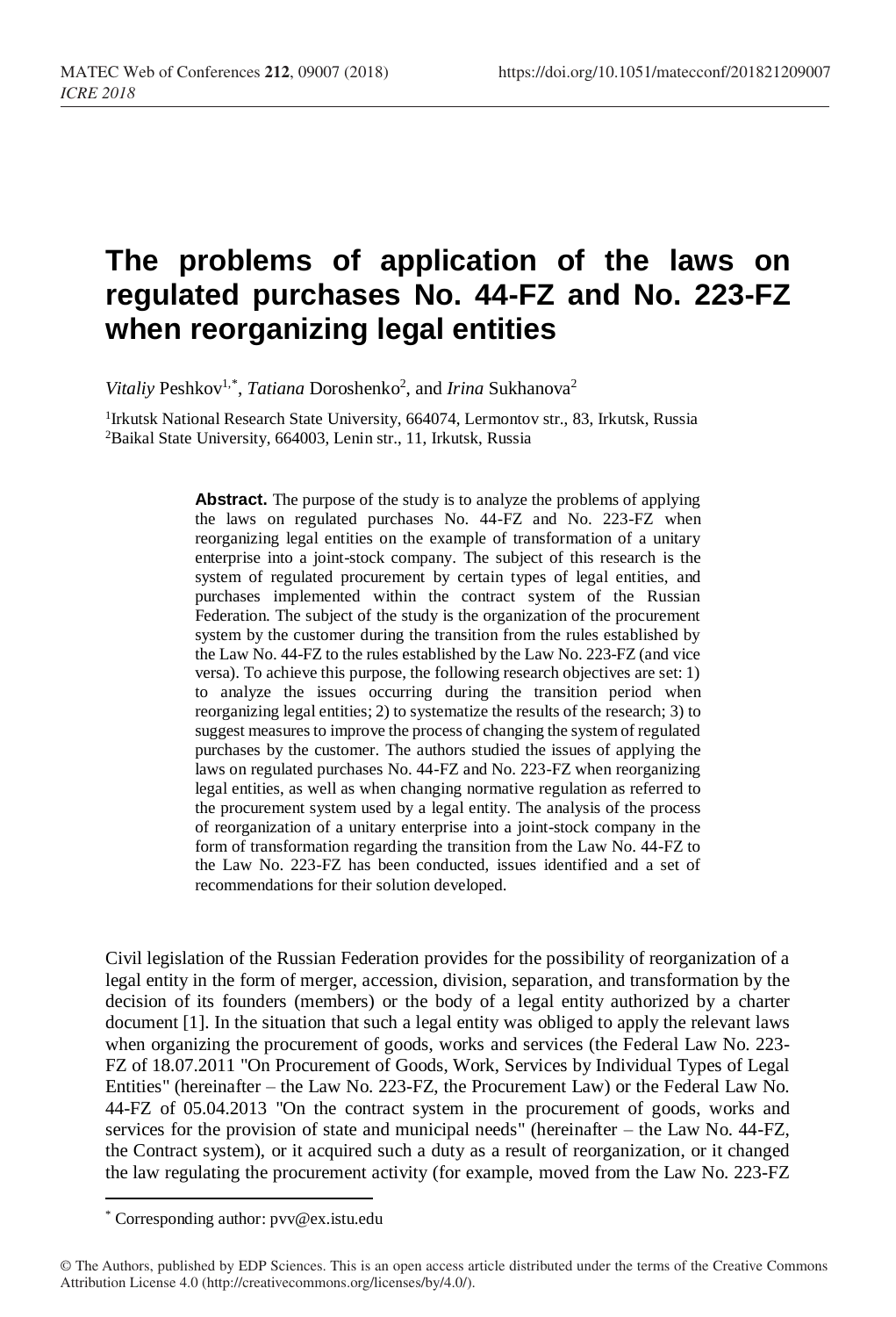to the Law No. 44-FZ, or vice versa), then it faces a number of unresolved issues in connection with such a transition.

Let us consider these problems on the example of a unitary enterprise. In our opinion, the frequency of changes that occurs in the procurement activities of unitary enterprises, as well as the speed with which they are accomplished, is unacceptable in the life-span of the company for the normal organization of procurement logistics:

- from 2012 (for Municipal Unitary Enterprises (MUEs) - from 2014) to 2016, the procurement of goods, works, and services of such organizations was regulated by the Law No. 223-FZ;

- from 1 January 2017, the Federal Law No. 321-FZ of 03.07.2016 "On Amendments to Certain Legislative Acts of the Russian Federation on Procurement of Goods, Works, Services to Ensure State and Municipal Needs and the Needs of Certain Types of Legal Entities" excluded them from customers under the Law No. 223-FZ, and transferred to the customers under the Law No. 44-FZ, leaving only insignificant opportunities to work within the rules of procurement for corporate customers in comparison with budget institutions, that is illustrated in the Table 1.

**Table 1.** Comparison of the cases when the budget institutions (BI) and the State Unitary Enterprises (SUE) and Municipal Unitary Enterprises (MUE) can apply the Law No. 223-FZ.

| <b>SUE</b>                                                                                                                                              | <b>SUE (MUE)</b>                                                                                                                                                                                                                           |
|---------------------------------------------------------------------------------------------------------------------------------------------------------|--------------------------------------------------------------------------------------------------------------------------------------------------------------------------------------------------------------------------------------------|
| (Part 1, 2 of the Article 15 of the Law No.                                                                                                             | (Part 2.1 of the Article 15 of the Law No.                                                                                                                                                                                                 |
| 44-FZ, Section 4, Part 2 of the Article 1 of                                                                                                            | 44-FZ, Section 5, Part 2 of the Article 1                                                                                                                                                                                                  |
| the Law No. 223-FZ)                                                                                                                                     | of the Law No. $223$ -FZ)                                                                                                                                                                                                                  |
| at the expense of funds from other income-<br>generating activities (with the exception of<br>means of compulsory medical<br>the<br><i>insurance</i> ); |                                                                                                                                                                                                                                            |
| at the expense of grants (foreign, from the                                                                                                             | at the expense of grants (foreign, from the                                                                                                                                                                                                |
| Russian Federation budget, <i>unless the</i>                                                                                                            | Russian Federation budget, <i>unless the</i>                                                                                                                                                                                               |
| grantors have defined other conditions);                                                                                                                | grantors have defined other conditions);                                                                                                                                                                                                   |
| in case if BI, executing the contract, attracts<br>other entities for the performance of this<br>contract                                               | in case if SUE (MUE), executing the<br>contract, attracts other entities for the<br>performance of this contract NB: except for<br>the contracts concluded in accordance with<br>clause 2 Part 1 of the Article 93 of the Law<br>No. 44-FZ |

The subsequent adjustments, undertaken by the federal legislator, show that in relation to a number of customers the decision was hasty:

1) First, the Federal Law No. 474-FZ "On Amendments to Certain Legislative Acts of the Russian Federation" dated December 28, 2016 excluded "federal state unitary enterprises (FSUE) that are essential for securing the rights and legitimate interests of citizens of the Russian Federation, the defense capability and security of the state, the list of which is approved by the Government of the Russian Federation in agreement with the Administration of the President of the Russian Federation" (according to the Order of the Government of the Russian Federation No. 2931 of December 31, 2016, 123 such FSUE are designated up to nowadays);

2) Further, the Federal Law No. 108-FZ of 07.06.2017 "On Amendments to the Articles 1 and 8 of the Federal Law "On Procurement of Goods, Work, Services by Certain Types of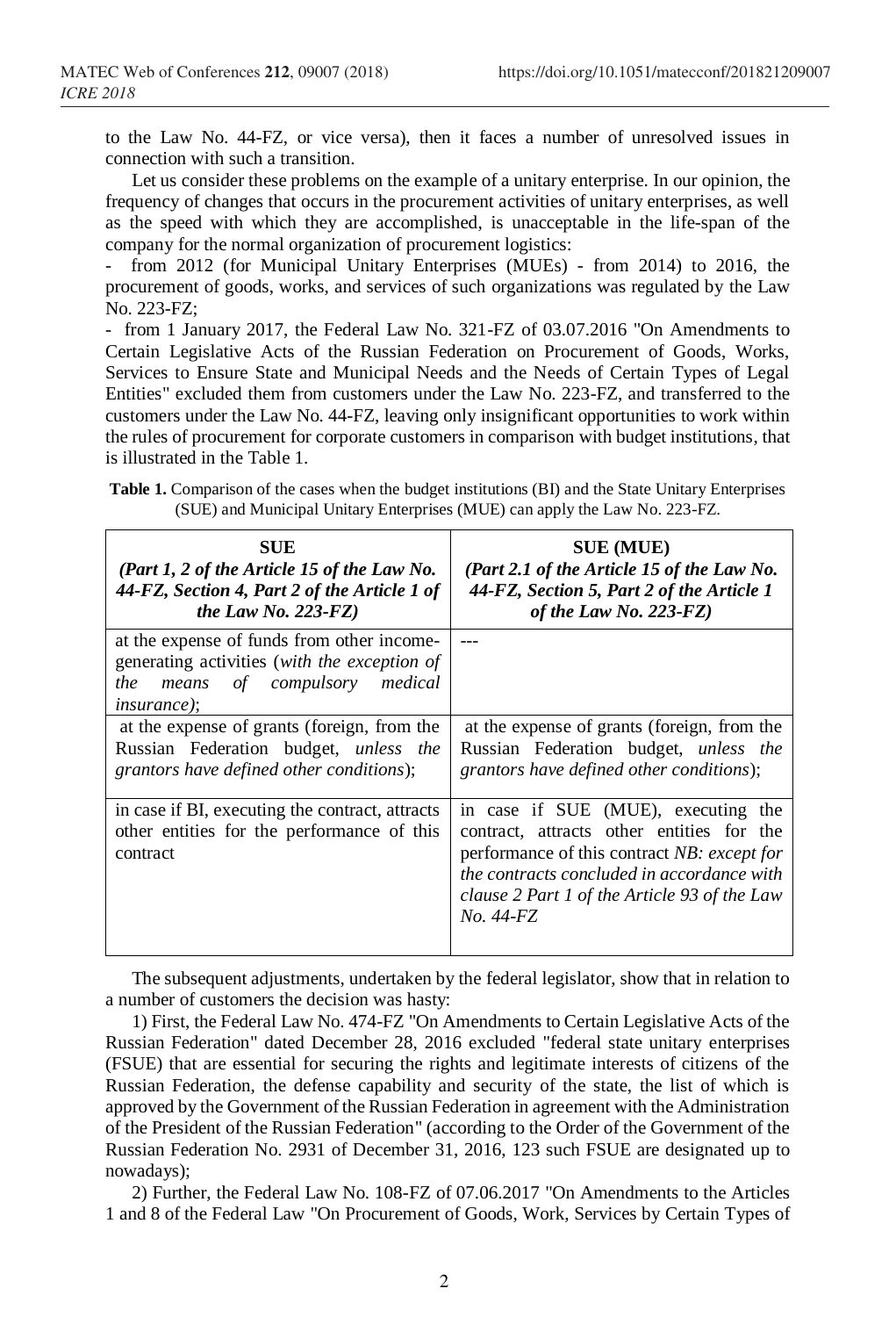Legal Entities" and the Articles 15 and 112 of the Federal Law "On the Contract System in the Sphere of Procurement of Goods, Works, Services for Provision of State and Municipal Needs" from June 7, 2017 makes it possible for to SUE and MUE, which are pharmacy organizations, to work under the Law No. 223-FZ without raising funds from the relevant budgets of the Russian Federation budgetary system (it is clear that the pharmacy organization cannot survive on the competitive market, buying the products sold under the provisions of the Law on the Contract System).

The remaining unitary enterprises are divided into two groups:

1) Those continuing to carry out purchases under the rules provided for by the Law No. 44-FZ;

2) Those that decided to reorganize into the business entity, in particular, for the reasons and with the purpose to return their procurement activity under regulation of the Law No. 223-FZ.

In accordance with the Russian Federation legislation on privatization [2], a unitary enterprise can be transformed into a joint-stock company or a limited liability company. Privatization of a unitary enterprise into a joint-stock company is a lengthy process.

According to the Order of the Government of the Russian Federation No. 227-r dated 08.02.2017 "On Approving the Forecast Plan for the Privatization of Federal Property and the Main Directions for the Privatization of Federal Property for 2017 - 2019", the list of federal state unitary enterprises planned for privatization in 2017-2019 included 20 legal entities. In the Forecast Plan of Privatization of the municipal property in the city of Irkutsk for 2017 - 2019, only three legal entities were included in the list of municipal unitary enterprises planned for privatization in 2017 (later one of them was excluded from the list).

Let us consider a number of practical moments and consequences for the second group:

1. After the entry in the Unified State Register of Legal Entities (hereinafter referred as the USRLE) is made, the question arises: how and when the work under the Law No. 223- FZ is to be resumed?

For example, from 01.01.2014 MUE carried out procurement activities under the Law No. 223-FZ. Starting from 01.01.2017, the MUE carried out purchases in accordance with the requirements of Paragraph 2.1, the Article 15 of the Law No. 44-FZ. On September 14, 2017, an entry was made in the USRLE on the termination of activities of the Municipal Unitary Enterprise by reorganizing it in the form of transformation and creating a Joint Stock Company.

How to apply the normative legal acts regulating the procurement activity of the Joint-Stock Company in connection with its reorganization in the form of transformation?

Be believe that the following answer seems to be correct: "Entities obliged to apply the Law No. 223-FZ are listed in the Paragraph 2 of the Article 1 of the Law No. 223-FZ.

The Section 1 of the Paragraph 2 of the Article 1 of the Law No. 223-FZ refers to such business entities, in which the share of participation of the Russian Federation, the Russian Federation constituent entity, and the municipal entity exceeds 50% in their charter capital.

Since in the authorized capital of the Joint-Stock Company 100% belongs to the city administration, when making purchases of goods, works, services (except for the cases listed in the Paragraph 4 of the Article 1 of the Law No. 223-FZ), the Joint-Stock Company shall be governed by the provisions of the Law No. 223-FZ.

However, according to the Paragraph 5 of the Article 8 of the Law No. 223-FZ: "Customers specified in the sections 1 to 3 of the Paragraph 2 of the Article 1 of this Federal Law, and created after the date of enforcement of this Federal Law, must approve the provision on procurement within three months from the date of their registration in the USRLE. If during the specified period such customers would not place the approved procurement regulations in accordance with the requirements of this Federal Law, customers are guided by the provisions of the Law No. 44-FZ when making procurement".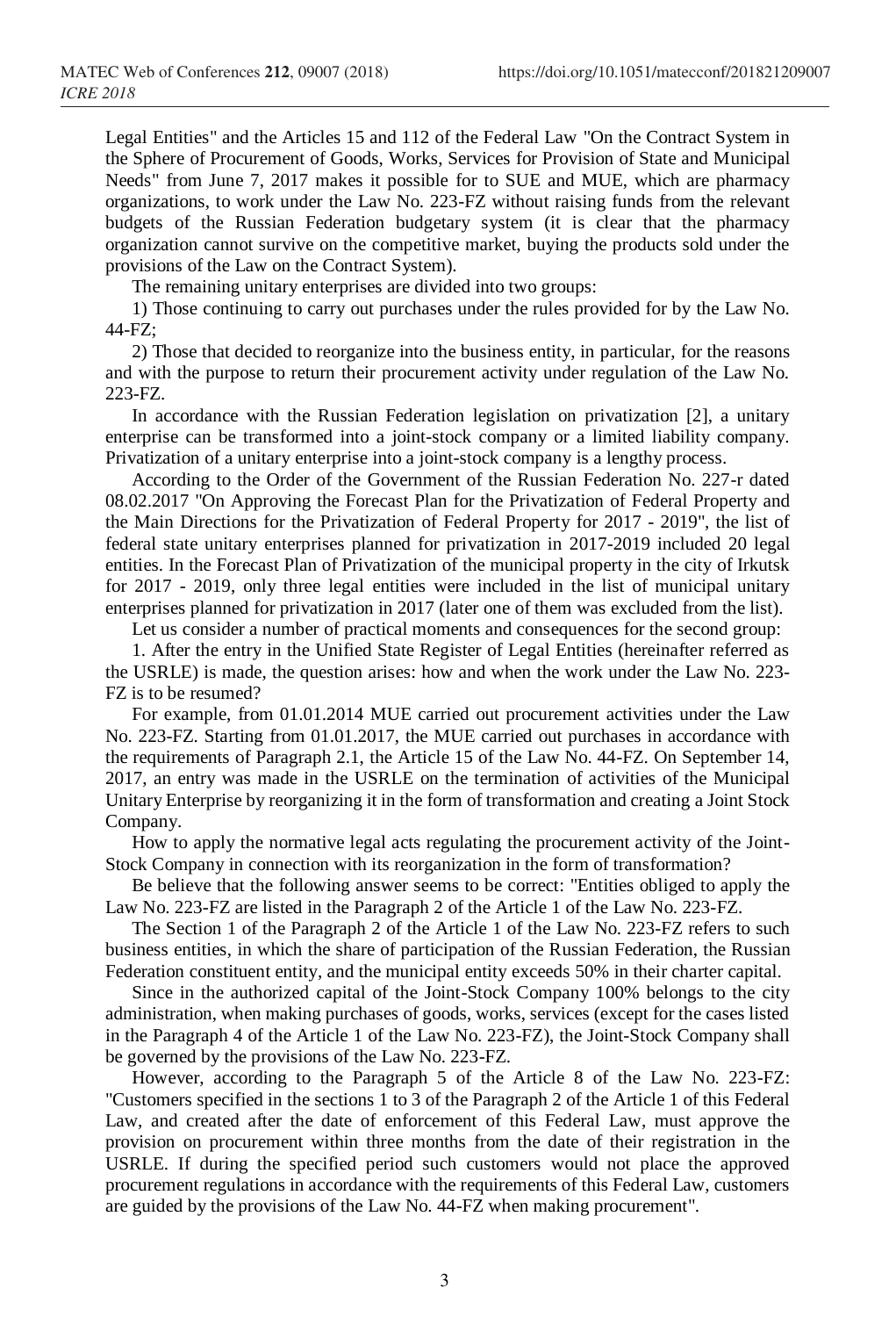Herewith, the application of the previous procurement provisions developed for the municipal unitary enterprises may be qualified as a violation of the Law No. 223-FZ, because the procedure for approving this document differs depending on the organizational and legal form of the customer [3].

According to the Article 57 of the Civil Code of the Russian Federation, "The reorganization of a legal entity (merger, accession, division, separation, transformation) may be carried out by the decision of its founders (members) or the body of a legal entity authorized by a constituent document", "A legal entity is considered reorganized, with the exception of cases of reorganization in the form of accession, from the moment of state registration of legal entities created as a result of reorganization".

In accordance with Paragraph 5 of the Article 58 of the Civil Code of the Russian Federation "When a legal entity of one organizational legal form is transformed into a legal entity of another organizational and legal form, the rights and obligations of the reorganized legal entity with respect to other entities do not change, with the exception of rights and obligations referring to the founders (members), the change of which is caused by the reorganization".

According to the Paragraph 8 of the Article 51 of the Civil Code of the Russian Federation "A legal entity is considered created, and data on a legal entity are considered included into the USRLE from the date of making of the relevant entry into this Register".

The entry on the establishment of the Joint Stock Company by reorganization in the form of transformation was made to the USRLE on September 14, 2017.

Thus, the Joint-Stock Company must approve, taking into account the Paragraph 5 of the Article 8 of the Law No. 223-FZ, the procurement provisions within three months from the date of registration in the Unified State Register of Legal Entities (i.e. until December 14, 2017) and place it on the official site of a unified information system in the sphere of procurement of goods, works, and services to ensure state and municipal needs (hereinafter - the unified information system, the UIS).

If within the specified period the Joint-Stock Company will not place the approved procurement regulations, in accordance with the requirements of the Law No. 223-FZ, the Joint-Stock Company shall be guided in its procurement by the provisions of the Law No. 44-FZ regarding the definition of the supplier (contractor, performer) to the day of placement of the approved procurement regulations in accordance with the requirements of the Law No. 223-FZ.

During the transition period (within three months: from September 14, 2017 to December 14, 2017) when making procurement, the Joint-Stock Company is entitled to be guided by the provisions of the Civil Code of the Russian Federation.

It should be noted that such recommendations are found in most cases. The positions of the Ministry of Economic Development of Russia on similar issues can be found in the letters of the Ministry No. OG-D28-9983 of 19.08.2016, No. D28i-1431 of 03.06.2015, and No. D28i-2880 of 28.10.2016

However, there is also a very controversial decision of the court (controversial, since the decision of the court is not supported by the regulatory framework), which expresses the position on the need to be guided by the provisions of the Law on the Contract System in determining the supplier in the transition period [3].

2. How to complete the purchases that started under the Law No. 44-FZ?

As mentioned above, in accordance with the Paragraph 5 of the Article 58 of the Civil Code of the Russian Federation "When a legal entity of one organizational legal form is transformed into a legal entity of another organizational and legal form, the rights and obligations of the reorganized legal entity with respect to other entities do not change, with the exception of rights and obligations in respect of the founders (members), the change of which is caused by the reorganization".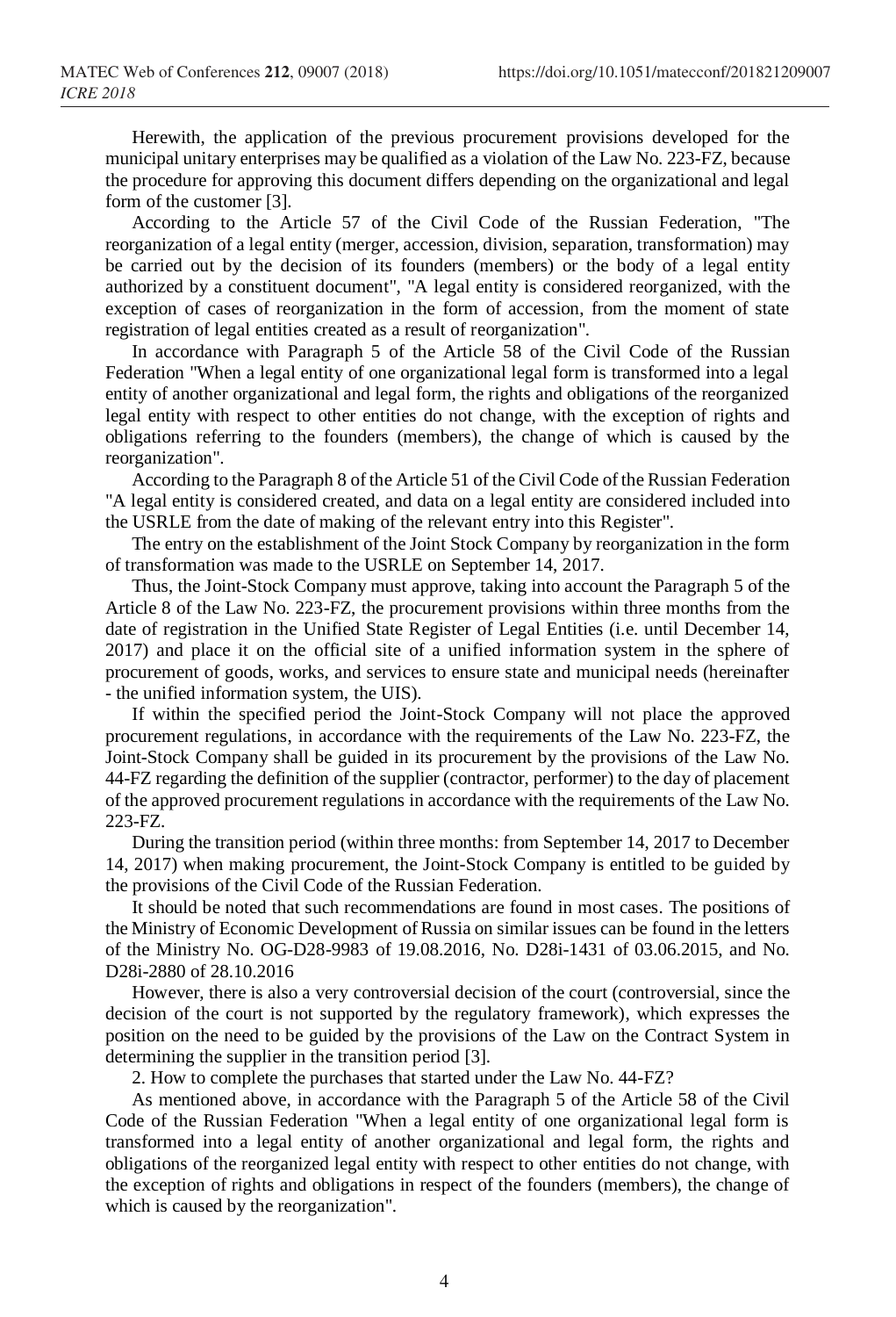Based on that, it can be assumed that the purchases that started under the Law No. 44-FZ must be completed in accordance with the rules of the Contract System, including the reports on the implementation of contracts, information on the execution of contracts in the register of contracts in the UIS, etc.

However, this is technically impossible, because the Order No. 27n of the Russian Federation Treasury dated December 30, 2015 "On Approving the Procedure for Registration in the Unified Information System in the Sphere of Procurement ..." does not provide for the possibility to work on the official website of the UIS for legal entities in the case that interests us. Could this serve as a reason to believe that the customer does not need completing the procurement begun under the Law No. 44-FZ in accordance with the rules of this law? We believe that the answer is No. However, this issue is not regulated in the legislation.

The Ministry of Economic Development and Trade of the Russian Federation in the letter No. D28i-2279 "On the performance of contracts in the field of procurement by an autonomous institution - the legal successor of a transformed budget institution" (the authors could not find similar explanations for the reorganization of the unitary enterprise in the form of transformation into a joint-stock company) dated 07.09.2016 stipulates: "Thus, if the procurement is commenced in accordance with the provisions of the Law No. 223-FZ or the Law No. 44-FZ, the transformed entity, regardless its organizational and legal form, shall continue applying the norms of the law, according to which the purchase began.

So, the legal successor has the right to take a decision on termination of contracts concluded prior to the reorganization of the legal entity, or on continuation of the performance of contracts by the transformed legal entity". This letter also points out: "It should be noted that the UIS provides for the following functionality by the successor on the contracts:

- blocking the organization (budgetary institution) by the organization that provides services for users of the unified information system with the indication of the successor organization (autonomous institution);

succession to contracts chosen by the successor organization". However, in case of reorganization in the form of transformation and creation of a joint-stock company, it was not possible to use such functionality. There is no other option for placing such information on behalf of the customer provided by the law. In the user manual of the official website of the UIS, the algorithm of actions for the situation in question has not been found, that is, the technical mechanism for establishing the succession has not been realized.

In practice, the customer sent to the UIS operator the information necessary for the placement to the UIS with a request to post it on the official website (which, in fact, did not happen), and also made a request to the technical support service of the official site of the UIS with a proposal for its improvement by implementing the technical capability of fulfilling the customer's duty on keeping the register of contracts in accordance with sections 8, 10, 11, 13, 15 of the Paragraph 2 of the Article 103 of the Law No. 44-FZ on behalf of the organization of the legal successor registered in the UIS in the personal cabinet under the Law № 223- FZ.

At the time of writing of this paper, the proposal was not implemented.

3. Is it necessary to complete the obligations that started under the Law No. 44-FZ on supporting small business entities (hereinafter referred to as SME) and socially-oriented noncommercial organizations (hereinafter referred to as SONCO) in accordance with the Article 30?

It is obvious that after the entry on the termination of activities of a unitary enterprise through reorganization in the form of transformation and the creation of a joint-stock company through reorganization in the form of conversion is introduced into the USRLE, there are no possibilities to execute requirements provided in the Article 30 of the Law No. 44-FZ.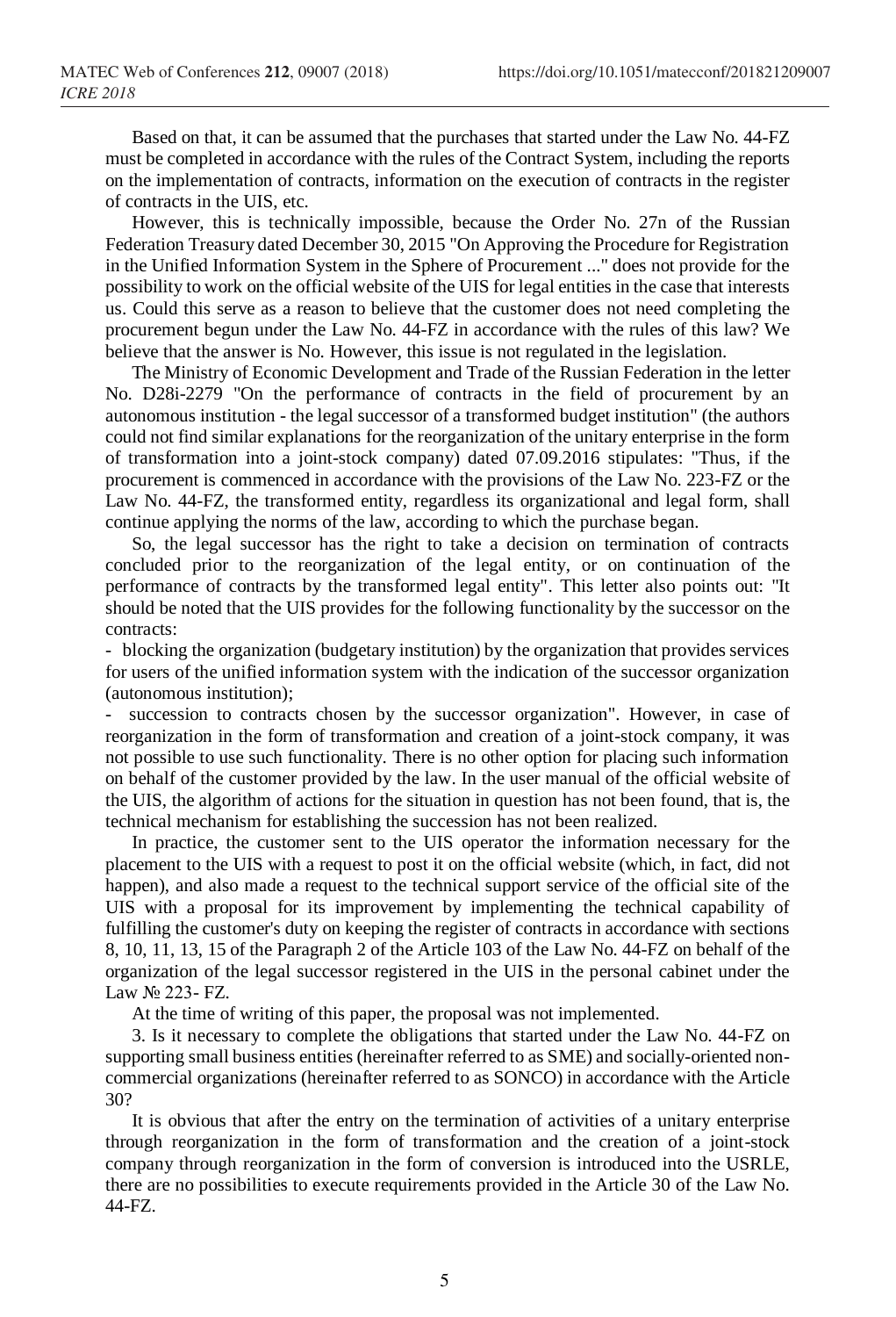As a consequence, the following questions arise:

3.1) In the example given when describing the first situation of this article, the Unitary Enterprise has worked as a customer under the Law No. 44-FZ for 8.5 months, while the obligation to support SME and SONKO in accordance with the Paragraph 1 of the Article 30 of the Law No. 44-FZ is calculated on the basis of the whole year.

Example:

During the period of work under the Law No. 44-FZ (for 8.5 months), the Unitary Enterprise conducted the purchases shown in Table 2:

| N <sub>2</sub> | Means                 | Initial<br>(maximu<br>m)<br>contract<br>price<br>rubles | <b>Advantages for SMEs</b><br>(SONCO) in accordance<br>with the Law No. 44-FZ               | Result                                                                                    | Contract<br>price,<br>rubles |
|----------------|-----------------------|---------------------------------------------------------|---------------------------------------------------------------------------------------------|-------------------------------------------------------------------------------------------|------------------------------|
| 1              | Electronic<br>auction | 1 190 00<br>0                                           | Paragraph<br>1, Part<br>1.<br>Article 30                                                    | Did not take<br>the<br>place,<br>is<br>contract<br>concluded<br>with the sole<br>supplier | 1 190 000                    |
| $\overline{2}$ | Open<br>competition   | 7 233 66<br>$\Omega$                                    | Not defined                                                                                 | Took place                                                                                | 5 450 000                    |
| 3              | Electronic<br>auction | 24 580 8<br>00 <sup>1</sup>                             | Paragraph 2, Part 1,<br>Article 30, in the amount<br>of 15% of the price of the<br>contract | Did not take<br>the<br>place,<br>is<br>contract<br>concluded<br>with the sole<br>supplier | 24 580 800                   |
| 4              | Open<br>competition   | 264 000                                                 | 1,<br>1.<br>Paragraph<br>Part<br>Article 30                                                 | Took place                                                                                | 140 000                      |

**Table 2.** Purchases realized by the Municipal Unitary Enterprise for the period of application of the Law No. 44-FZ.

It turns out that during the period under review the customer supported SME and SONKO in the amount of 12.68%.

Thus, if during the period of work under the Law No. 44-FZ the amount of support for SME and SONCO was less than 15%, will the officials of the customer be liable?

According to the Paragraph 11 of the Article 7.30 of the Code of Administrative Offenses "The procurement of goods, works, services for the provision of state and municipal needs from SMP and SONKO in the amount less than the amount stipulated by the legislation of the Russian Federation on the Contract System in the procurement sphere shall entail the imposition of an administrative fine on officials in the amount of fifty thousand rubles", while "The time for committing an administrative offense provided in the Paragraph 11 of this article is the end date of the calendar year" (note 2 to the Article 7.30 of the Code of Administrative Offenses). In this regard, we believe that we should talk about the absence of an administrative offense.

In our opinion, in order to avoid the emergence of controversial situations, this issue must be resolved in the legislation.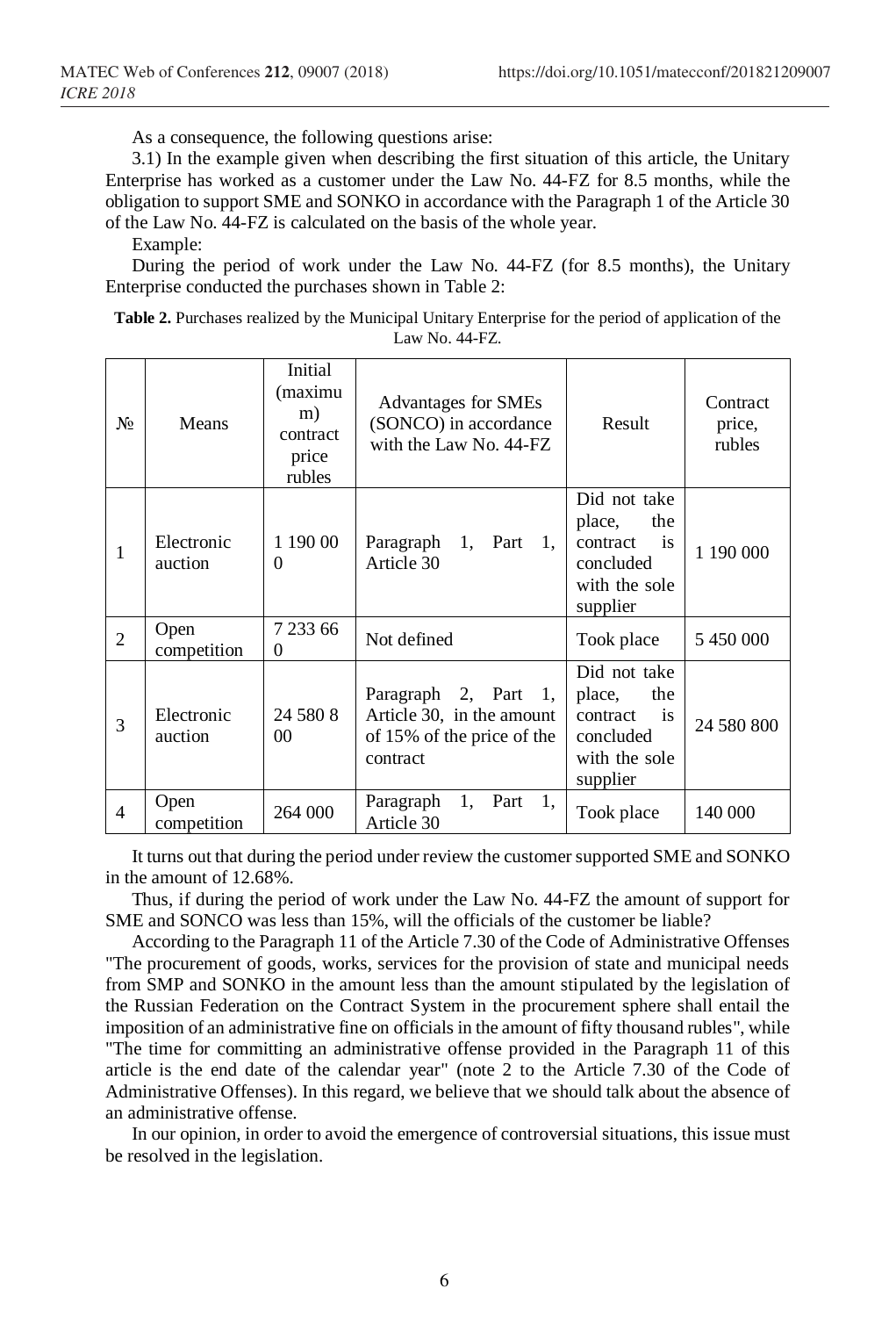3.2) Is it necessary to prepare a report on the volume of purchases from SME and SONCO and place it in the UIS before April 1? Our opinion on this issue is similar to that referred to the Situation No. 2.

4. Is it needed to support the entities of the small and medium-sized businesses (hereinafter referred to as ESMEs) within the framework of the Law No. 223-FZ in the year, in that the legal entity was transformed?

In the Paragraph 2 of the Resolution of the Government of the Russian Federation No. 1352 of December 11, 2014, a list of entities obliged to support ESME is provided. Suppose that the customer that appeared after the transformation finds himself in this list. Is he obliged to apply the Decree of the Government of the Russian Federation of 11.12.2014 No. 1352 during the remaining period of the year, in which the transformation took place? So, in the example referring to the first situation in this paper, the remaining period of the year will be two weeks. The answer to this question is contained in the Decree of the Government of the Russian Federation of December 11, 2014 No. 1352 (Paragraph 3 of the Regulations on the Specifics of the Participation of the ESME ...): "The clients registered in the Unified State Register of Legal Entities after enforcement of this Regulation, must apply this Regulation from January 1 of the year following the year in which such customers were registered".

5. How to plan purchases in the year (for the remainder of the year), in which the transformation of a legal entity has occurred?

Neither the Law No. 223-FZ, nor the bylaws regulate the specifics of planning purchases of goods, works, and services by new customers. According to the general rules "Placing a procurement plan for goods, works, and services, and information on making changes to the UIS is carried out within 10 calendar days from the date of approval of the plan, or making changes to it. The procurement plan is to be placed in the UIS no later than December 31 of the current calendar year" [4], while "the customer places in the UIS a plan for the procurement of goods, works, and services for a period not less than one year" (Part 2 of the Article 4 of the Law No. 223-FZ). Thus, it is not allowed to plan only for a part of that year, when the customer started working under the Law No. 223-FZ. In our opinion, in the example considered in this paper, planning for the remainder of 2017 and for the entire 2018 will be the optimal way for the customer.

In the meantime, the process of returning of some customers-unitary enterprises to the Law No. 223-FZ continues:

- According to the Draft Law No. 371836-7, it is proposed to allow working under the Law No. 223-FZ "to state and municipal unitary enterprises without attracting funds of the relevant budgets of the budgetary system of the Russian Federation";

It is also proposed to allow other entities carrying out a part of the procurement according to the rules of the Law No. 223-FZ:

The website  $\leq$  regulation.gov.ru $\geq$  posted a notice about the beginning of drafting the Federal Law [6] by the Ministry of Industry and Trade, according to which it is planned to withdraw purchases conducted by federal state enterprises and federal treasury enterprises at their own expense from the sphere of regulation of the Law No. 44-FZ.

The authors believe that these changes will improve the efficiency of procurement. It is assumed that the innovations should enter into force in December of this year.

However, the opposite tendencies also take place:

- On the website <regulation.gov.ru>, the discussion of the Draft Federal Law "On Amendments to the Federal Law "On the Contract System in the Sphere of Procurement of Goods, Works and Services for Ensuring State and Municipal Needs" and the Federal Law "On Procurement of Goods, Work, and Services by Certain Types of Legal Entities" (ID-01/05 / 07-16 / 00050933) was completed, according to which autonomous organizations are proposed to be transferred to the customers under the Law No. 44-FZ;